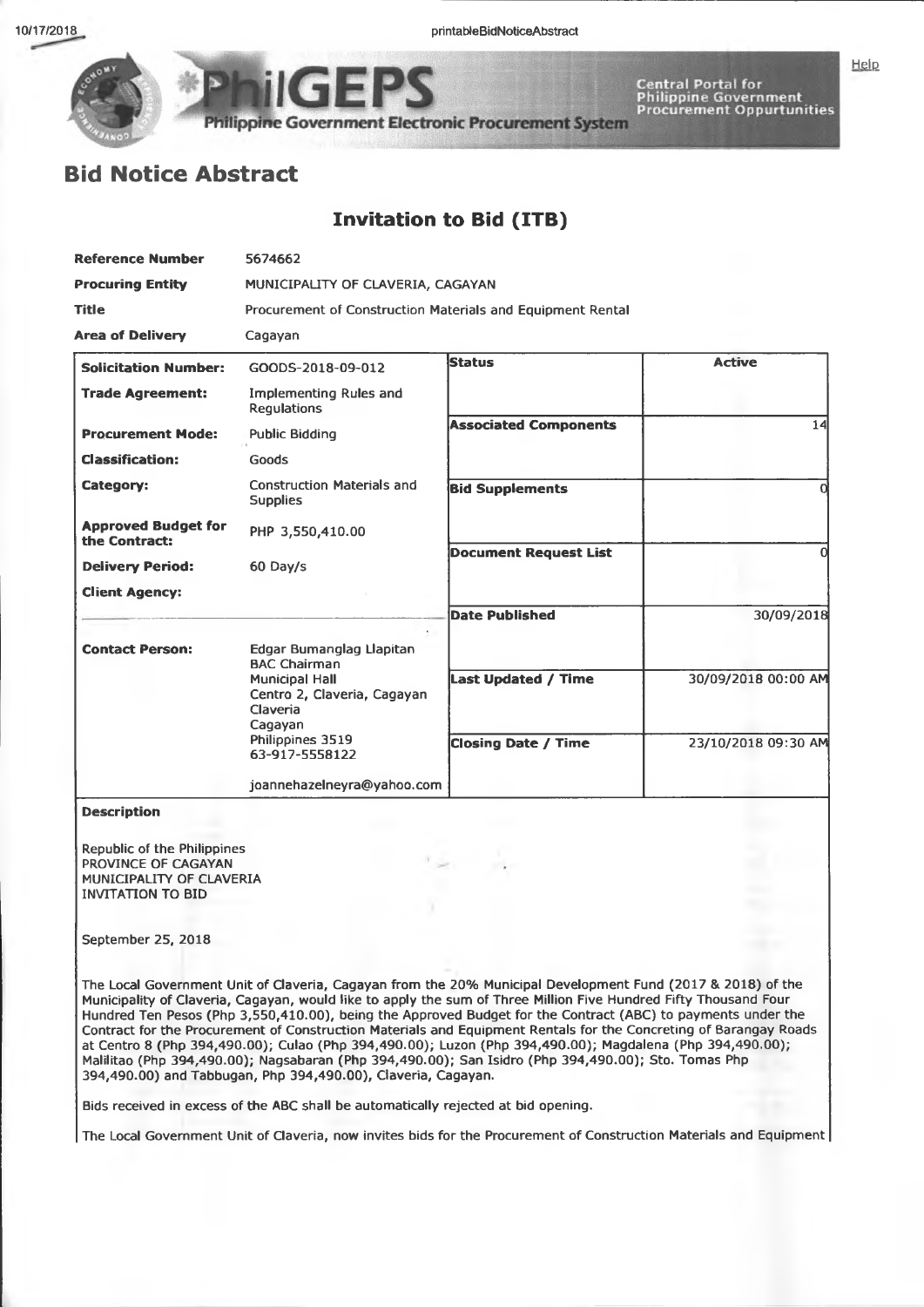#### **printableBidNoticeAbstract**

**Rentals for the Concreting of Barangay Roads at Centro 8, Culao, Luzon, Magdalena, Malilitao, Nagsabaran, San Isidro, Sto. Tomas and Tabbugan, Claveria, Cagayan. Completion of the Works is required within sixty (60) Calendar Days upon receipt of Notice to Proceed. Bidders should have completed within ten (10) years from the date of submission and receipt of bids, a contract similar to the Project. The description of an eligible bidder is contained in the Bidding Documents, particularly, in Section II, Instructions to Bidders.**

**Bidding will be conducted through open competitive bidding procedure using non-discretionary pass/fail criterion as specified in the Implementing Rules & Regulations (IRR) of RA 9184, otherwise known as the "Government Procurement Reform Act".**

**Interested bidders may obtain further information from the BAC Secretariat and inspect the bidding documents at the address given from 8:00 AM to 5:00 PM, working days.**

**A complete set of bidding documents may be downloaded or purchased by Interested Bidders from the address below and upon payment of a non-refundable fee for the Bidding Documents in the amount of Five Thousand Pesos (Php 5,000.00) beginning October 1, 2018 until 8:30 AM of October 23, 2018.**

**Bids must be delivered to the address below on or before 9:30 AM of October 23, 2018. All bids must be accompanied by a bid security in any of the acceptable forms and in the amount stated in ITB Clause 18.**

**The Municipality of Claveria, Cagayan will hold a Pre-Bid Conference at 9:30 AM on October 9, 2018 at the BAC Office, 1st Floor, Municipal Hall, Claveria, Cagayan which shall be open to all interested parties.**

**Bids will be opened at 9:45 AM on October 23, 2018 at the BAC Office, 1st Floor, Municipal Hall, Claveria, Cagayan in the presence of bidders' representatives who choose to attend at the address stated. Late bids shall not be accepted.**

**The Local Government Unit of Claveria reserves the right to accept or reject any bid, to annul the bidding process and to reject all bids at any time prior to contract award, without whereby incurring any liability to the affected bids or bidders.**

**For further information, please refer to:**

**Aida Erice BAC Secretary 09155180515**

**EDGAR B. LLAPITAN, C.E. BAC Chairman**

#### **Line Items**

| Item No.       | <b>Product/Service</b><br>Name | <b>Description</b>                                   | <b>Ouantity UOM</b> |     | <b>Budget (PHP)</b> |
|----------------|--------------------------------|------------------------------------------------------|---------------------|-----|---------------------|
| 1              | construction<br>materials      | concreting of barangay roads at Centro 8             |                     | Lot | 394,490.00          |
| $\overline{2}$ | construction<br>materials      | concreting of barangay roads at Culao                |                     | Lot | 394,490.00          |
| 3              | construction<br>materials      | concreting of barangay roads at Luzon                |                     | Lot | 394,490.00          |
| 4              | construction<br>materials      | concreting of barangay roads at<br>Magdalena         | Lot                 |     | 394,490.00          |
| 5              | construction<br>materials      | concreting of barangay roads at Malilitao            |                     | Lot | 394,490.00          |
| 6              | construction<br>materials      | concreting of barangay roads at<br>Nagsabaran        |                     | Lot | 394,490.00          |
| 7              | construction<br>materials      | concreting of barangay roads at San<br>Isidro        |                     | Lot | 394,490.00          |
| 8              | construction<br>materials      | concreting of barangay roads at Sto.<br><b>Tomas</b> |                     | Lot | 394,490.00          |
|                |                                |                                                      |                     |     |                     |